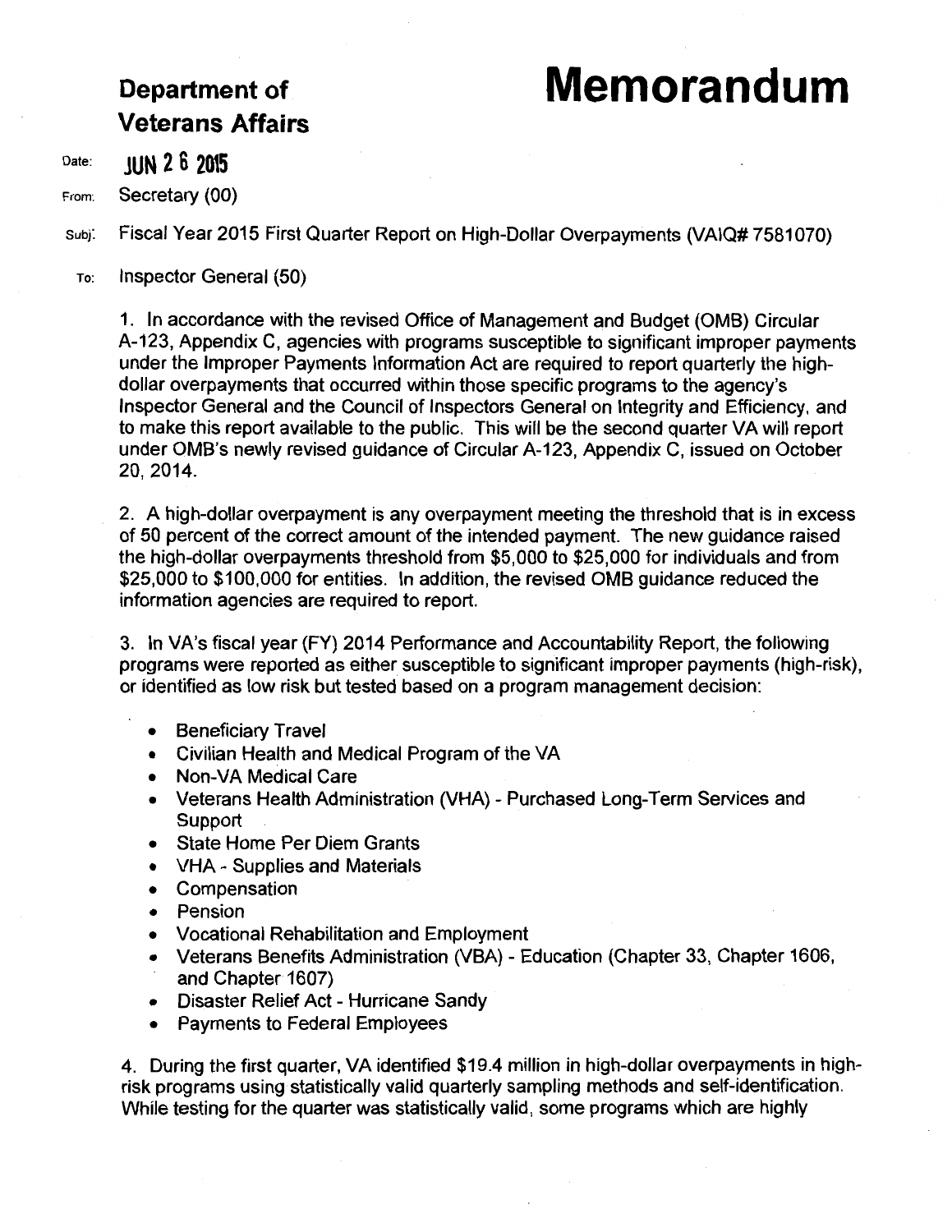Page 2.

Subj: Fiscal Year 2015 First Quarter Report on High-Dollar Overpayments (VAIQ # 7581070)

complex and subject to significant improper payments, did not identify a significant amount of overpayments meeting the new reporting threshold. To ensure transparency, VA is also reporting that during the first quarter, \$100 million in debt was established from VBA programs for debts over \$8,333. The \$100 million in debt is 0.60 percent of the total payments issued by VBA in the first quarter for these programs. As reported in the Office of Inspector General's "Audit of VA's Implementation of Executive Order 13520, "Reducing Improper Payments"," dated August 12, 2011, VA must consider debts established below the threshold because these debts may stem from payments that are over 50 percent of the intended payment amount. However, these debts cannot be reported as high-dollar overpayments for this reporting period because they have not been verified as improper payments.

5. The attached report provides the total amount of reportable high-dollar overpayments made from VA's high-risk programs, the actions taken or planned to recover the identified overpayments, and the actions taken or planned to prevent re-occurrence.

6. If you have any questions, please have a member of your staff contact Ms. Laurie Park, Deputy Assistant Secretary for Finance, at (202) 461-6180.

Suntrly 0

Robert A. McDonald

Cc: Council of Inspectors General on Integrity and Efficiency

Attachment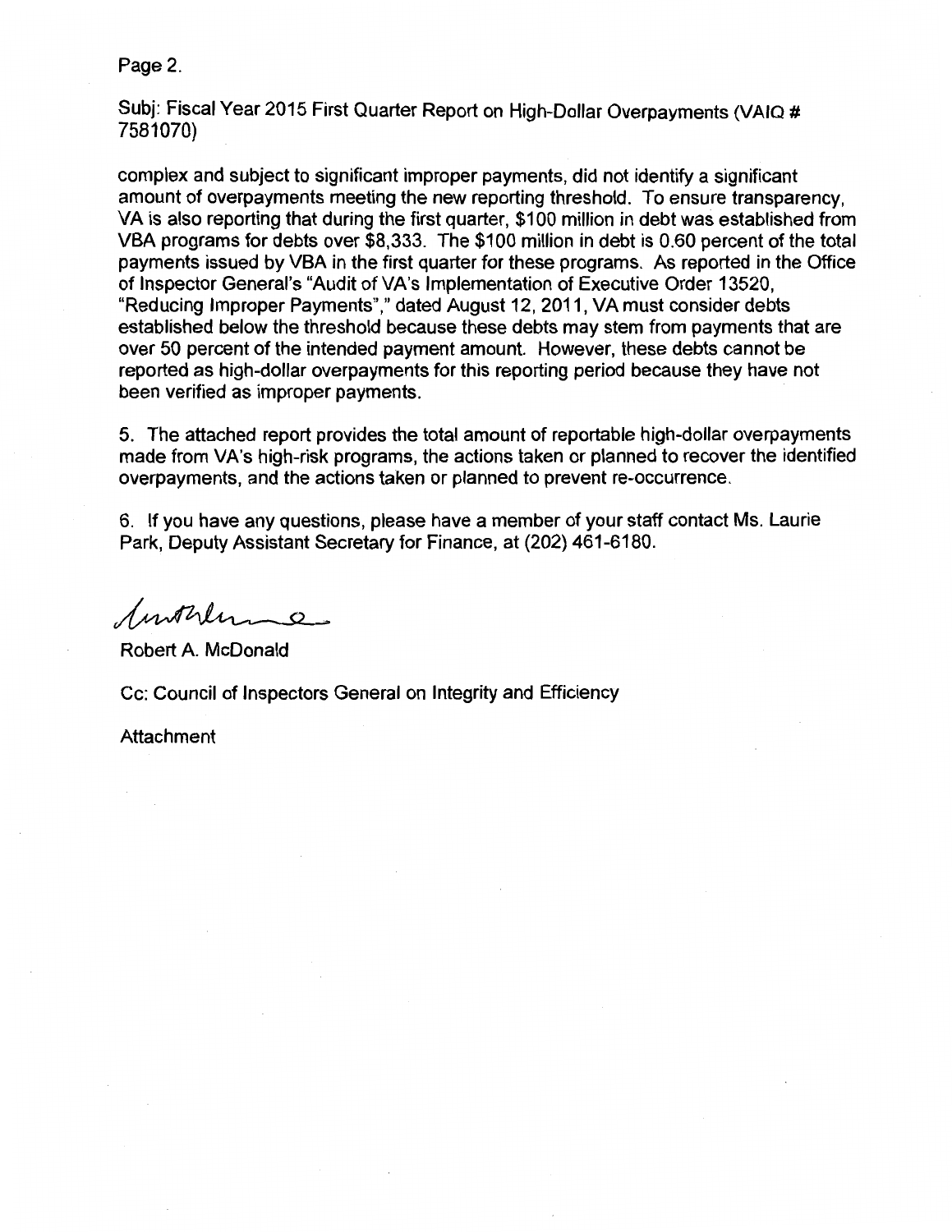### **Executive Order 13520 - Reducing Improper Payments Department of Veterans Affairs Fiscal Year (FY) 2015 First Quarter High-Dollar Overpayments Report**

#### **Total Payments Made in Quarter for the Programs Reported: \$9,144,991,647**

#### **Total High-Dollar Overpayments Identified in Quarter: \$19,422,162**

To ensure transparency, VA is also reporting that during the first quarter, \$100 million in debt was established from VBA programs for debts over \$8,333. The \$100 million in debt is 0.60 percent of the total payments issued by VBA in the first quarter for these programs. As reported in OIG's "Audit of VA's Implementation of Executive Order 13520 "Reducing Improper Payments"," August 12, 2011, VA must consider debts established below the threshold because these debts may stem from payments that are over 50 percent of the intended payment amount. But these debts cannot be reported as high-dollar overpayments for this reporting period because they have not been verified as improper payments.

#### **Actions/Plans to Recover Overpayments:**

VA will provide a Notice of Indebtedness to the debtor informing them of VA's intent to recover the debt, remedies, and the consequences of failure to cooperate with collection efforts. VA will aggressively pursue the collection of delinquent debts through all means necessary, including but not limited to internal offset from current or future benefit payments, installment agreements, or the use of the Treasury Offset Program.

#### **Overall Actions/Plans to Prevent Re-occurrence of Improper Payments:**

VA is working to prevent re-occurrence of improper payments in its high-risk programs by implementing corrective action plans (CAP) published in the FY 2014 Performance and Accountability Report. Key overall actions to prevent future overpayments, as well as milestones from the published CAPs are provided below.

Veterans Health Administration (VHA):

- $\circ$  VHA's Chief Business Office will increase awareness of eligibility and claims issues identified by internal audits by tracking and correcting claims, and providing training to staff where and when errors are identified.
- $\circ$  In December 2014, VA's Financial Services Center implemented the Invoice Payment Processing System, which includes enhanced duplicate payment detection capabilities along with the ability to import electronic invoices in one standard format. These technological advances are designed to reduce all types of payment errors, including duplicate payments. In addition, field level corrective actions are taking place where the improper payment